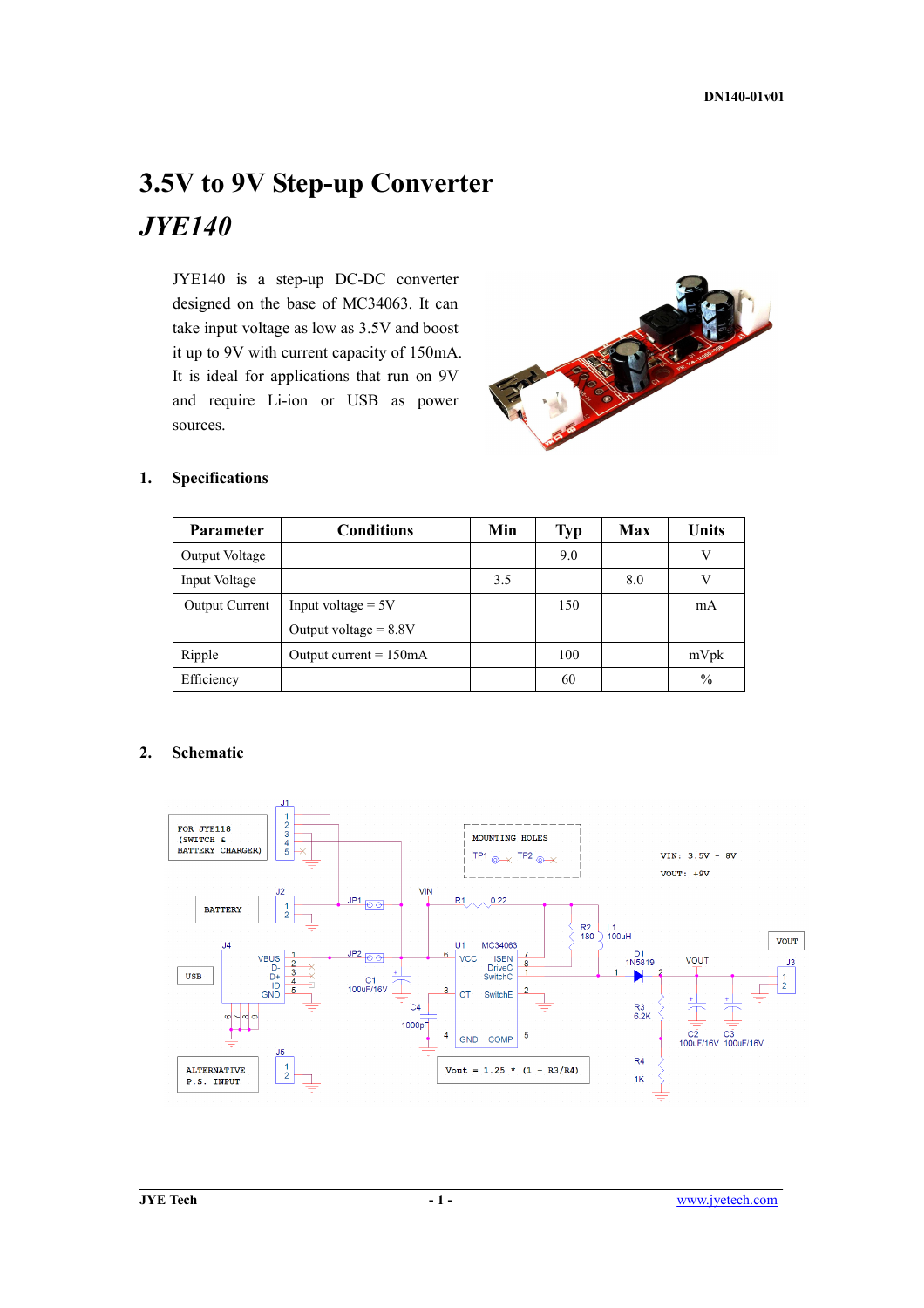## **3. Application Tips**

## **1) Input Connections**

JYE140 provides options to accommodate different power supply sources. These options are explained below.

a) **Battery** Battery should be connected to connector J2. The jumper JP1 (on the side opposite to component side) should be closed so as J2 is



connected to the circuit input. Jumper JP2 should be kept open.

b) **USB** USB should be connected via connector J4. In this case the jumper JP2 should be closed and jumper JP1 should be left open.

**Note: Do not apply battery and USB the same time if both JP1 and JP2 are closed.** 

c) **Alternative Power Source** If power source other than battery and USB is to be used connect it to connector J5 (do not install J4 in this case). Close JP2 and leave JP1 open as in the case where USB is used.

## **2) Working with Battery Charger**

JYE140 is designed to be able to work with battery charger JYE118 so that battery can be charged when USB power is connected. JYE118 can be installed to the location of J1 (J1 is pin to pin match with JYE118). Please make sure input voltage does not exceed the allowed range of JYE118. Refer to the datasheet of JYE118 for details.

#### **Note: Keep jumpers JP1 and JP2 open if battery charger JYE118 is installed. JYE118 can automatically select USB or battery as input source.**

## **3) Working with DSO138**

JYE140 allows DSO138 to be powered by battery or USB. A two-pin female header is provided with JYE140 (if you purchased JYE140 as a kit) to easy off the connection with DSO138. For this purpose do not install J3 (or remove it if it has been installed). Solder the two-pin female header at the opposite side to the holes of J3. This will allow the JYE140 assembly be directly plugged to the connector J9 on DSO138 mainboard, as shown in the photo below.